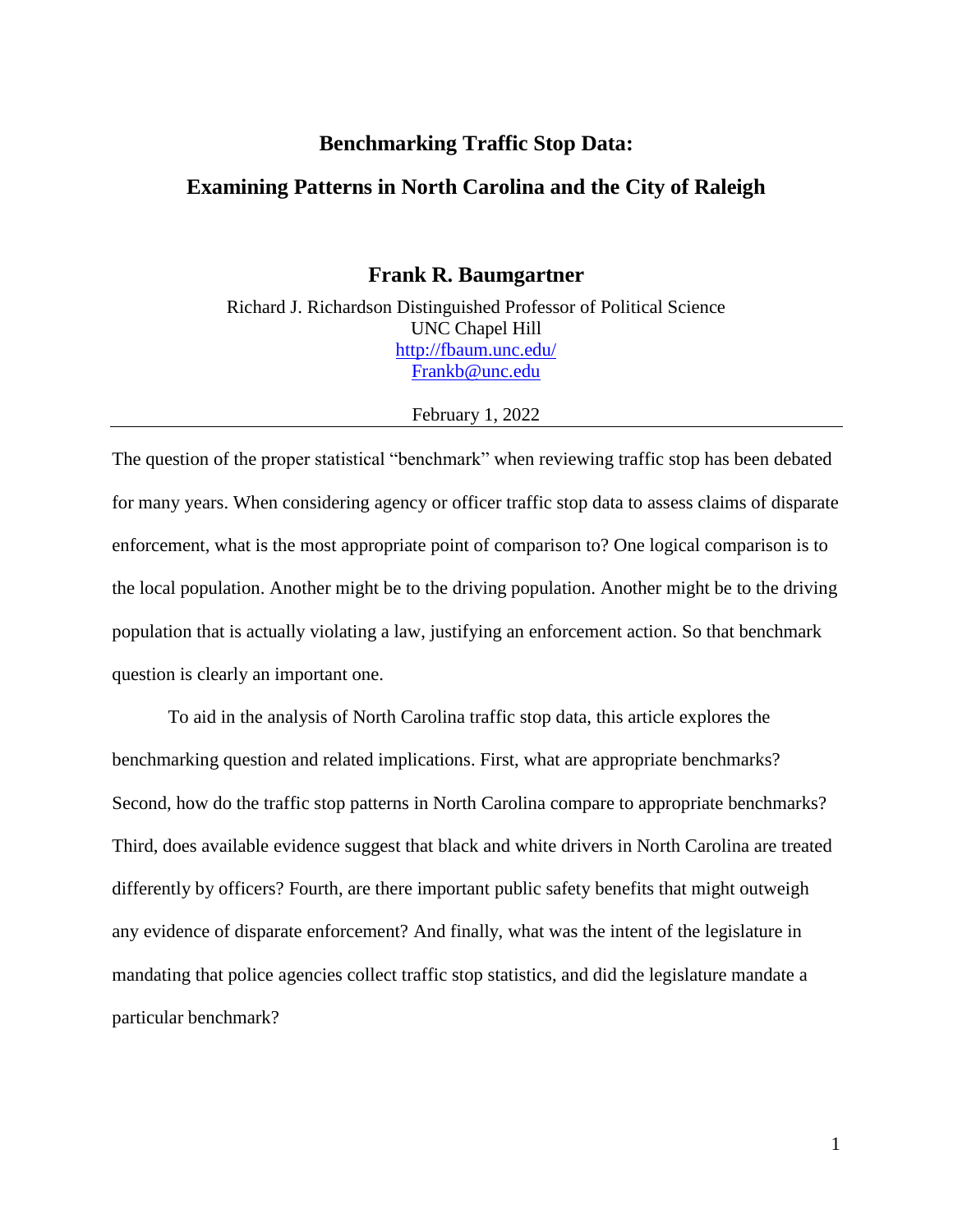## **What are appropriate benchmarks for comparison to traffic stops?**

Census records are widely available and generally correspond to other available indicators of which drivers are eligible to be pulled over by an officer. Comparisons to the census population records are the most common benchmarks used by police departments themselves in their efforts to monitor officer enforcement patterns and build community trust.

Other possible benchmarks might include such things as:

- a. Census data statistically adjusted to account for different rates of driving across race and gender categories, by time of day, or with other adjustments based on transportation models.
- b. Driver's license data or motor vehicle registrations.
- c. Observations of roadway usage, potentially focusing on violations of the traffic code.
- d. Vehicle crash or accident data.
- e. Officer-to-officer comparisons.
- f. The "veil of darkness" technique, comparing traffic stops before and after sundown during the period around the shift to and from daylight savings time.

There is no question that option c) would be the favored solution; a team of researchers

could be stationed at carefully selected street corners across a jurisdiction at selected time periods during the day and week and record the apparent race and gender of drivers passing by. Cameras and radar guns could be used; vehicles travelling at the speed limit could hold observers noting drivers who pass them (and who therefore are speeding). Such studies indeed have occasionally been done. One well-cited study reviewed traffic on the New Jersey Turnpike, revealing that over 90 percent of the drivers were speeding (Lamberth, John. 1994. Revised Statistical Analysis of the Incidence of Police Stops and Arrests of Black Drivers/Travelers on the New Jersey Turnpike between Exits or Interchanges 1 and 3 from years 1988 through 1991. Available online at: [http://www.mass.gov/eopss/docs/eops/faip/new-jersey-study-report.pdf\)](http://www.mass.gov/eopss/docs/eops/faip/new-jersey-study-report.pdf).

It seems unnecessary to focus on the share of law-breakers since such a large majority of drivers are in violation of the law. Others have done so and noted some differences, particularly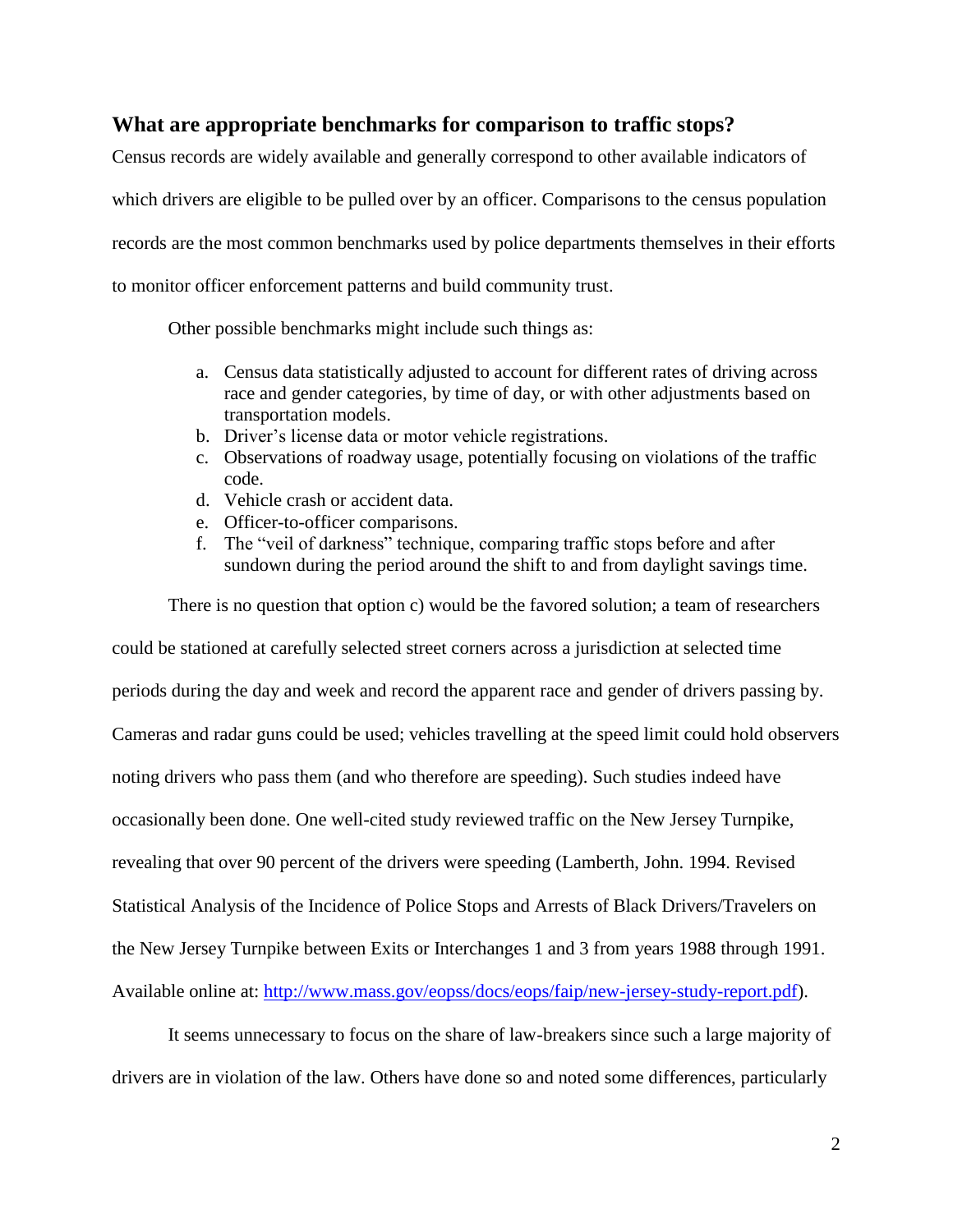that blacks, young people, and men are more likely to be excessive speeders in 65 mile an hour zones (Tillyer, Rob, and Robin S. Engel. 2012. Racial differences in speeding patterns: Exploring the differential offending hypothesis. *Journal of Criminal Justice* 40: 285–295.). This option, however, is prohibitively expensive in most circumstances and not a feasible option for investigations of racial profiling allegations against a particular officer or in a particular criminal or civil case. These are large research projects typically designed to assess overall patterns in a police agency. For use in a single case, one would have to re-create such a large study for each individual, clearly an unreasonable demand.

Option f), the Veil of Darkness (VoD) technique, involves a strong assumption that racial differences in traffic stops are due to an officer first peering through a windshield and determining the race of the driver before deciding to pull the car over (see Grogger, Jeffrey T., and Greg Ridgeway. 2006. Testing for racial profiling in traffic stops from behind a veil of darkness. *Journal of the American Statistical Association* 101: 878–887). This is an inappropriate assumption, given the data below showing that black drivers constitute a much higher share of drivers at night rather than in the day; the logic behind the VoD method would lead to the conclusion that officers are targeting whites during the day when it is easier to observe who is driving. Rather, the dynamic may have to do with location rather than observations of the driver's race before the traffic stop is initiated; police departments can deploy officers differentially into areas more commonly frequented by black or white drivers. My published research has shown that vehicle age, vehicle type, and a number of other visible cues are correlated with differential police behaviors, so there is ample reason to believe that officers are able to use numerous visible cues beyond the observed race of the driver in decided with whom to engage. For these reasons the VoD methodology is flawed.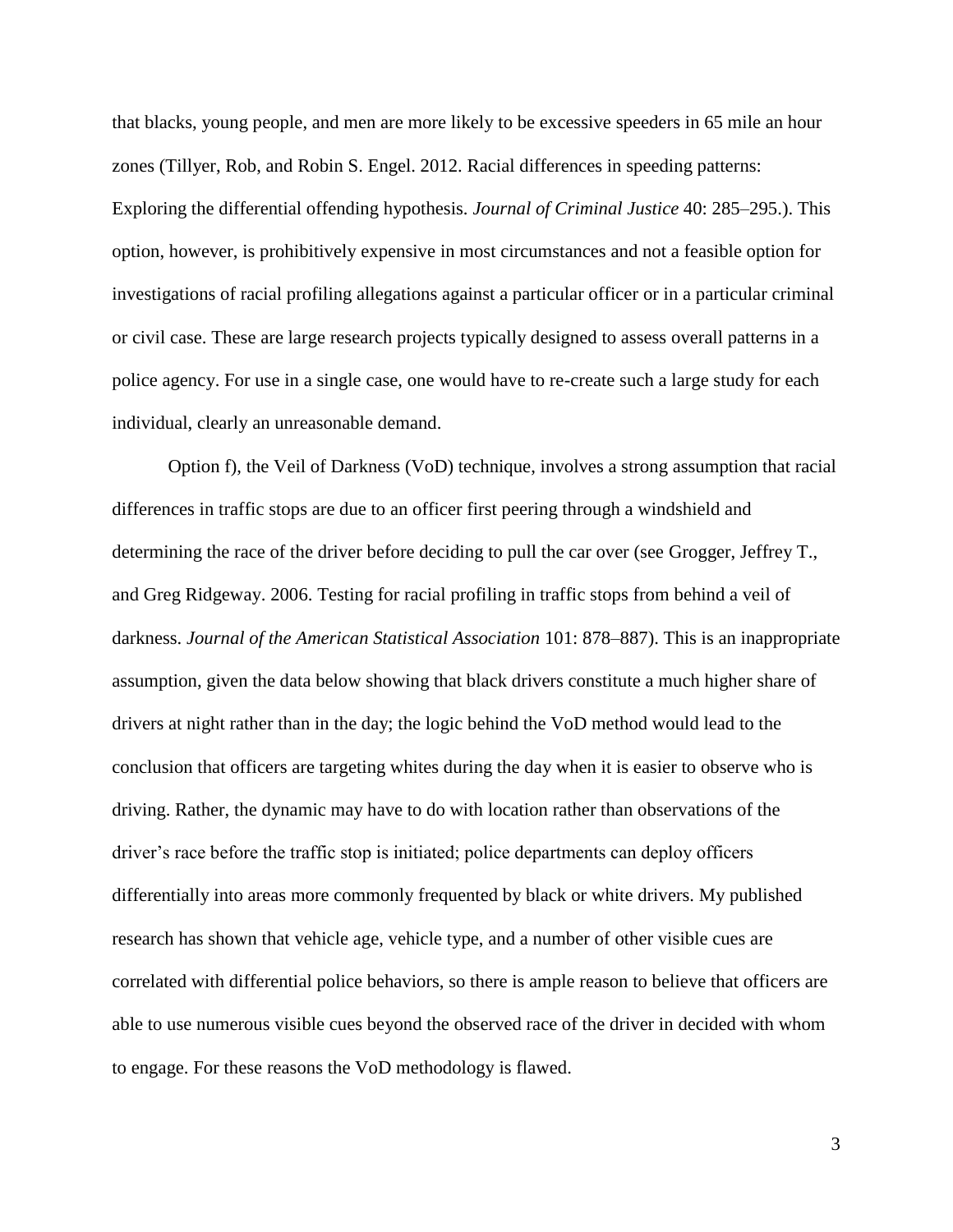The most important limitation of these benchmarks is not so much how they differ from one-another. They do not differ like night and day; they differ only marginally. Therefore very large, or stark, statistical patterns would appear to be starkly different from the baseline no matter which benchmark is chosen. Further, no matter what benchmark one picks, a critic could always say that it is not perfectly accurate. What about out-of-town or out-of-state drivers? What about people who drive much more than others? What about observations at the precise location of the stop in question, or at the exact time of day, day of week, or time of year? Clearly, people drive across municipal boundaries on a routine basis. Some small North Carolina beach towns or tourist areas in the western mountain regions of the state see more traffic stops than they have local residents (unpublished finding from the research leading to *Suspect Citizens*). There is no question that sometimes the population benchmark is inaccurate because most drivers are not local. For a city the size of Raleigh, this is likely a small concern.

The main question about benchmarking is whether different benchmarks would lead to different conclusions, and whether it is reasonable to expect that a person alleging disparate enforcement of the law should have access to various types of data to constitute a benchmark. It is an important concern to question whether a critic of any baseline comparison could always "move the goalposts" to counter-argue that no baseline is good enough. In this area, the perfect can be the enemy of the good. Census comparisons, particularly for a large jurisdiction or the state as a whole, are good enough.

### **Census data is often relied on as an adequate benchmark**

One indication that census comparisons are good enough is that police departments, highway patrol agencies, and other law enforcement agencies use these numbers themselves in their own publications. The US Department of Justice used census numbers as a benchmark in its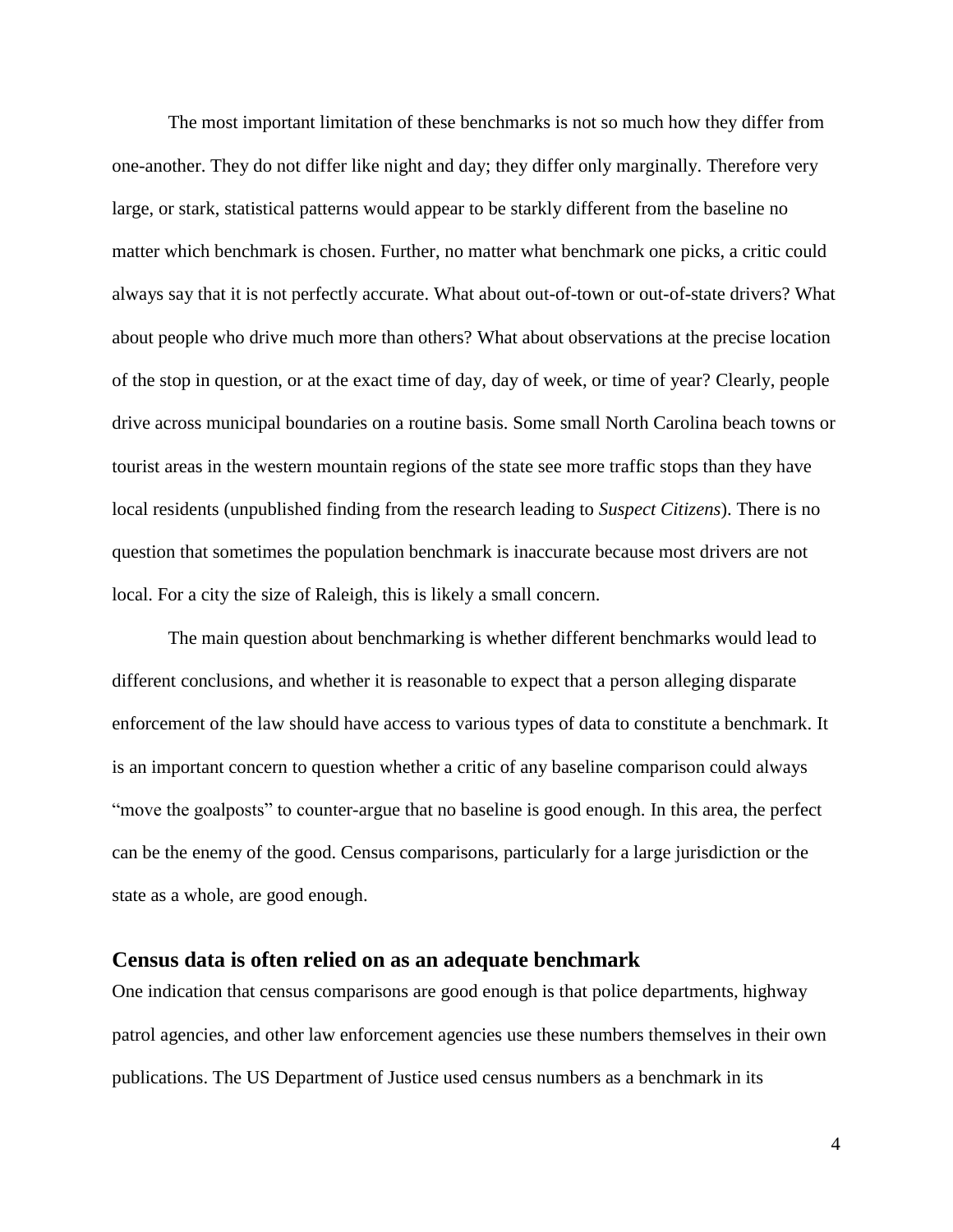investigation of the Ferguson MO Police Department (U.S. Department of Justice (USDOJ), Civil Rights Division. 2015. *Investigation of the Ferguson Police Department.* Washington: US DOJ. March 4.) as well as its investigation of the Baltimore City Police Department (U.S. Department of Justice (USDOJ), Civil Rights Division. 2016. *Investigation of the Baltimore City Police Department.* Washington: US DOJ. August 10). In the Ferguson case, it used city-wide census numbers whereas in the Baltimore case it used residential population numbers in the various patrol districts: "In each of BPD's nine police districts, African Americans accounted for a greater share of BPD's stops than the population living in the district" (DOJ Baltimore investigation, p. 7).

The State of Illinois produces extensive reports comparing each police agency's traffic stops with population "benchmarks"; these are based on census estimates of the driving-age population for each jurisdiction in conjunction with driver's license data adjusting the population data for the share of those in each age group with a driver's license; these numbers are generally zero for those under age 16, approximately 80 to 90 percent for those between ages 16 and 80; p. 37). The numbers also differ by race, with 72 percent of whites but 68 percent of blacks having a driver's license in Illinois (p. 38). The authors of the more recent (2020) report note: "While this methodology has some limitations (…), it provides a transparent, standardized approach to developing benchmarks for the nearly 1,000 law enforcement agencies in Illinois" (Illinois Department of Transportation. 2021. Illinois Traffic and Pedestrian Stop Study. 2020 ANNUAL REPORT: TRAFFIC STOP ANALYSIS. Part I Executive Summary and Appendices. [https://idot.illinois.gov/transportation-system/local-transportation-partners/law-](https://idot.illinois.gov/transportation-system/local-transportation-partners/law-enforcement/illinois-traffic-stop-study)

[enforcement/illinois-traffic-stop-study,](https://idot.illinois.gov/transportation-system/local-transportation-partners/law-enforcement/illinois-traffic-stop-study) p. 34). This would correspond to an "adjusted census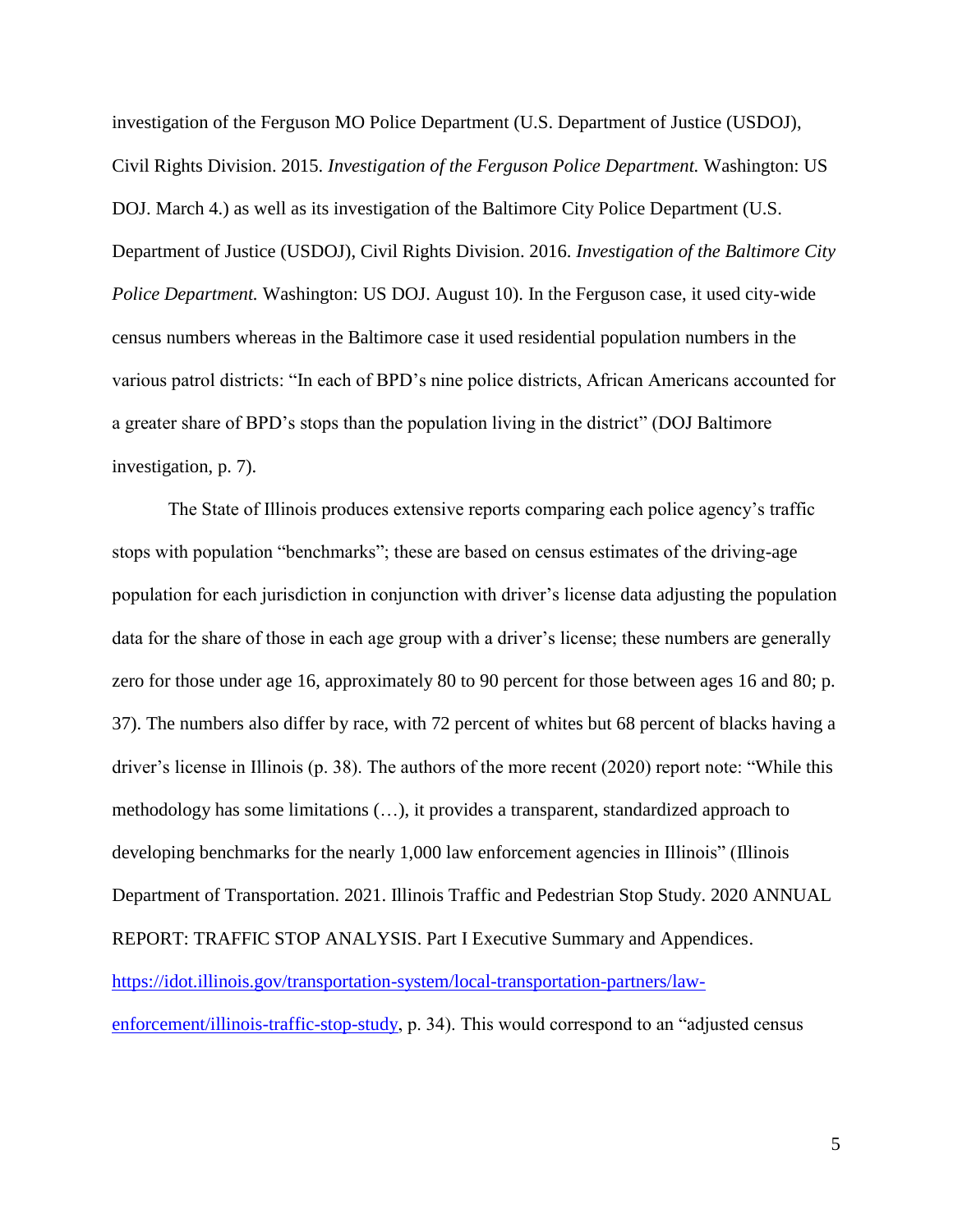data" methodology, since it is based on census reports, adjusted by an estimate of the likelihood that a person has a driver's license.

It is clear that cities have racially segregated neighborhoods and that officers patrolling in any given area may not encounter the same racial mix of drivers as officers in other areas. Therefore, it is useful to review data for an entire city and an entire police department. Further, generally one does not know where an officer patrols, and we cannot assume that all of an officer's traffic stops are in the same area or areas. Finally, there is a question of whether benchmark data are available for particular patrol areas, neighborhoods, or quadrants of the city. In most North Carolina cities with which I am familiar, they are not.

More important than whether census or other benchmark data are available for small geographic units (such as neighborhoods or patrol districts), the state's traffic stops database does not indicate the location of a traffic stop. The SBI-122 form (the form that officers fill out after conducting a traffic stop) does not indicate the location of the stop other than to note the city or county of the stop and the police agency for which the officer works. Therefore, the traffic stops database cannot be used to assess neighborhood-level differences in rates of stop.

### **Census data comparisons understate racial disparities in law enforcement**

It is important to understand that census comparisons are generally biased against any finding of disparate treatment with regards to race. That is, for a black or other minority driver, use of the census generally would be an adverse benchmarking tool. (This is not in itself a good thing, to be clear, but it represents a high bar, rather than a low bar, for an allegation of disparate treatment.) It is well documented that whites typically have greater access to vehicles and tend to drive longer distances than minority drivers. This is consistent with what we wrote in *Suspect Citizens*: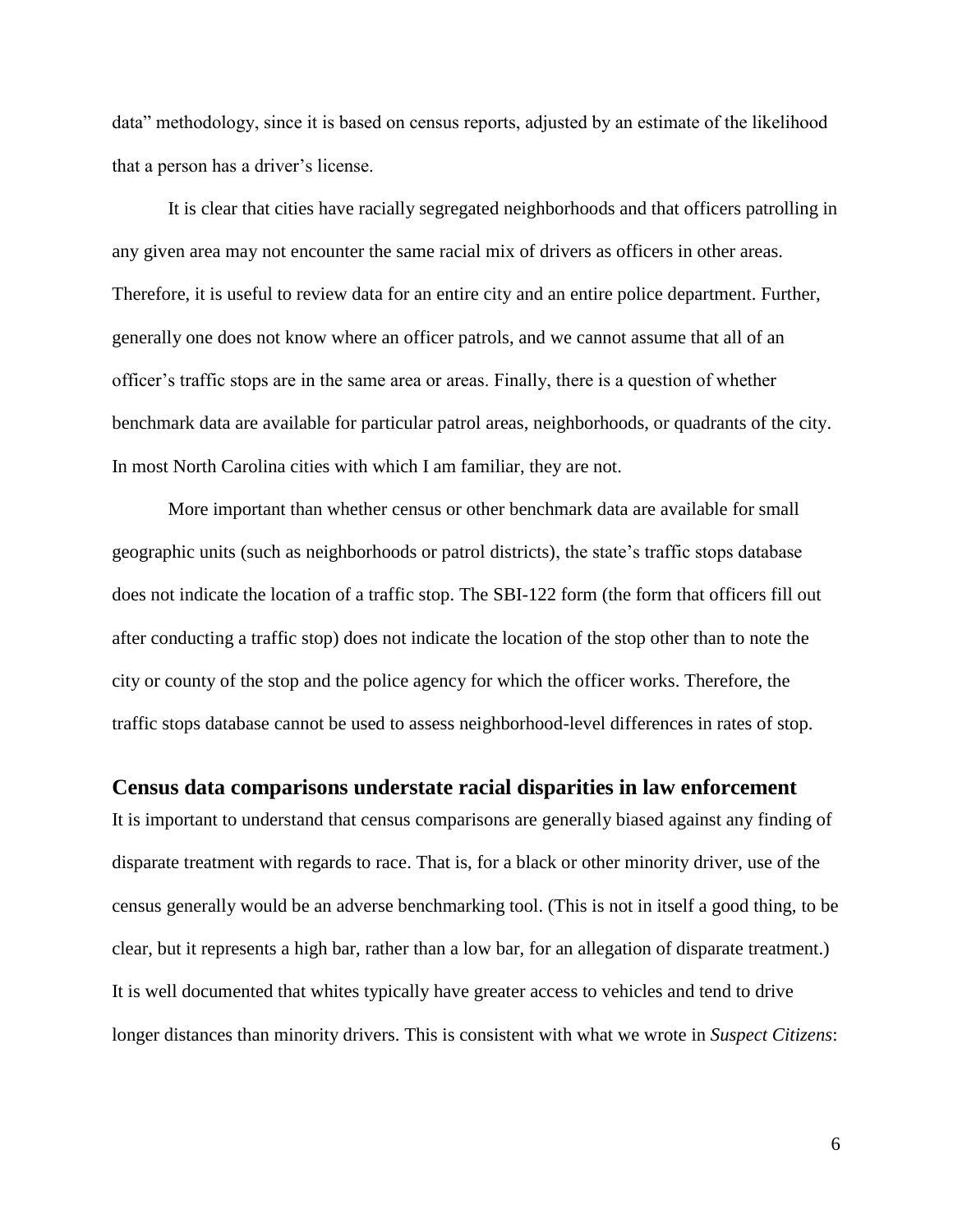One reason to proceed with a population comparison is that, on average, whites drive more than blacks and Hispanics. This is because having a driver's license, owning a car, and driving regularly are all more common among white Americans than black Americans or Hispanics [citations omitted]. If whites drive more than blacks or Hispanics, and we show with population comparisons that whites are less likely to be pulled over, then it means that whatever disparity we document using population numbers would be an under-, not an over-estimate of the true degree of disparity. (*Suspect Citizens*, p. 65).

We reviewed a number of factors in *Suspect Citizens*; compared to whites, blacks were 39% less likely to own a car; they drove 13 to 19 percent less per year; they were 13 percent less likely to be a driver; they made 18 percent fewer trips per day (see *Suspect Citizens*, Table 3.3, p. 75).

Of course, there are differences among the benchmark statistics, and some allow us to incorporate time of day into the analysis while others do not. When considering the inferences raised by the traffic stops-to-benchmark comparison, the starkness of the difference is a significant factor. Where an officer or agency's traffic stop data differs only slightly from the census population data benchmark, one may be less confident in a conclusion of disparate enforcement. Where the difference is more extreme, the benchmark may be treated as reasonably reliable. Again, whatever the degree of disparity, it should be understood as an understatement rather than an overstatement of the actual disparities in enforcement.

# **When considering selective enforcement of the traffic laws, how much data is sufficient to demonstrate a problem?**

When comparing officer, agency, or statewide data to census population data, the question becomes how much data is enough to demonstrate cause for concern? We demonstrated in *Suspect Citizens* that blacks are a greater share of drivers pulled over than of the population. We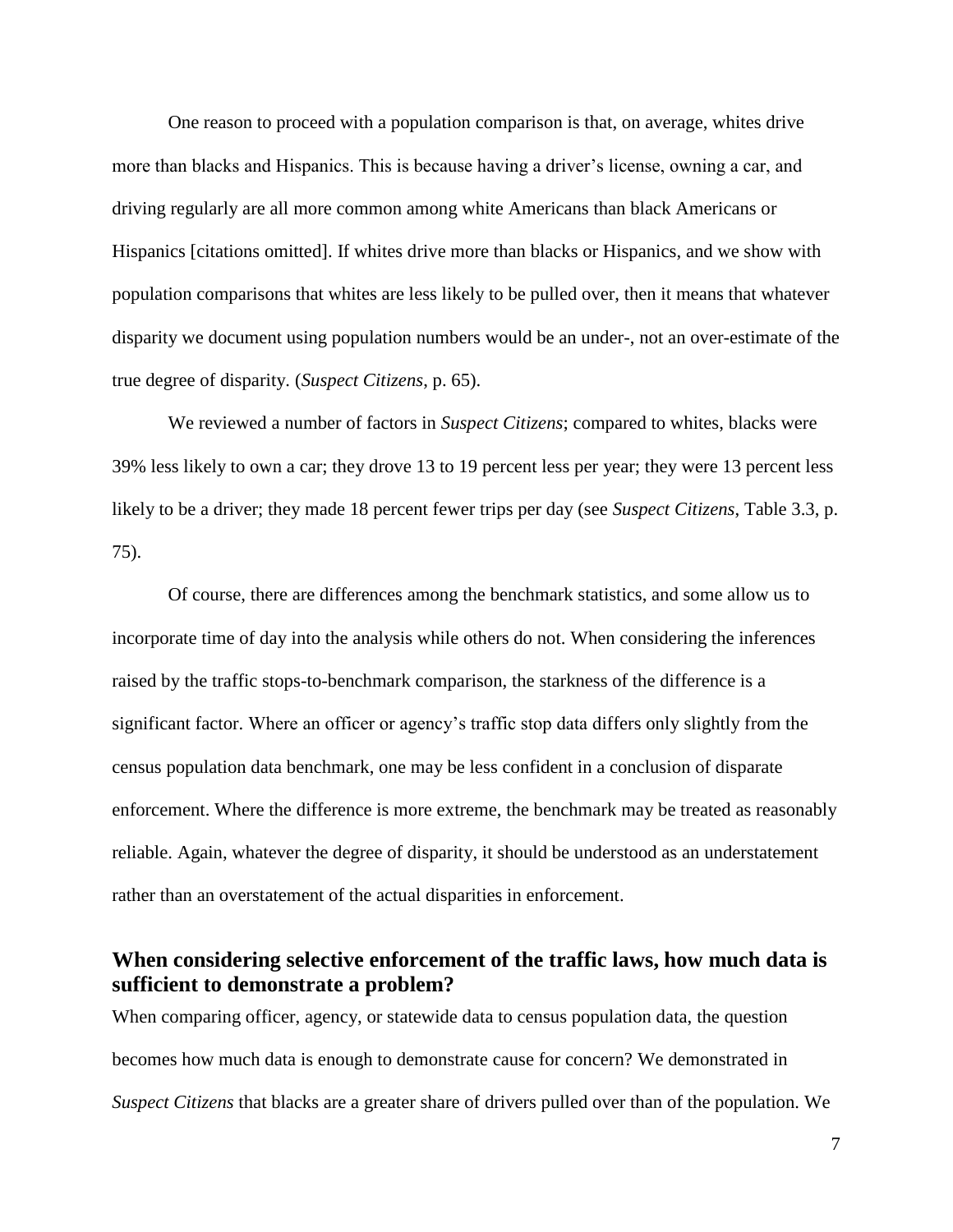estimated (*Suspect Citizens*, table 3.1, p. 68) that, across North Carolina, black drivers are 63 percent more likely to be pulled over than whites, as a share of the population. As discussed above, we further noted that this is an under-estimate since the US Department of Transportation and others estimate that blacks drive, on average, about 15 to 20 percent less than whites (*Suspect Citizens*, table 3.3, p. 75). Taking both of these into consideration, we estimated that a black driver is approximately 96 percent more likely to be pulled over compared to a white driver (*Suspect Citizens*, p. 76). In plain English, blacks are about twice as likely to be pulled over compared to whites. (One pulled over, we showed that they are about twice as likely to be searched, as well; see *Suspect Citizens*, p. 86.)

# **Are black and white drivers treated differently by officers in the city of Raleigh, and state-wide?**

Data collected through the SBI 122 form allow clear demonstrations that black drivers are treated differently compared to whites and that such differences reflect constitute unequal treatment based on race.

Figure 1 shows how drivers of different race and gender characteristics are more or less likely to be stopped for "investigatory" reasons rather than traffic safety reasons. The SBI-122 form lists ten stop "purposes." In this graph I classify speeding, stop sign violations, DWI, and "unsafe movement" as "safety-related purposes" and all other stop purposes (such as equipment violations, regulatory stops [e.g., expired tags] as other. (I exclude checkpoint stops throughout this report because those are recorded only when there is an adverse action such as a search or arrest of the driver, rendering them incomplete.) Safety-related stops are moving violations and may be more likely to be related to keeping the roads safe. Other traffic stops may be more related to the desire to conduct an informal criminal investigation.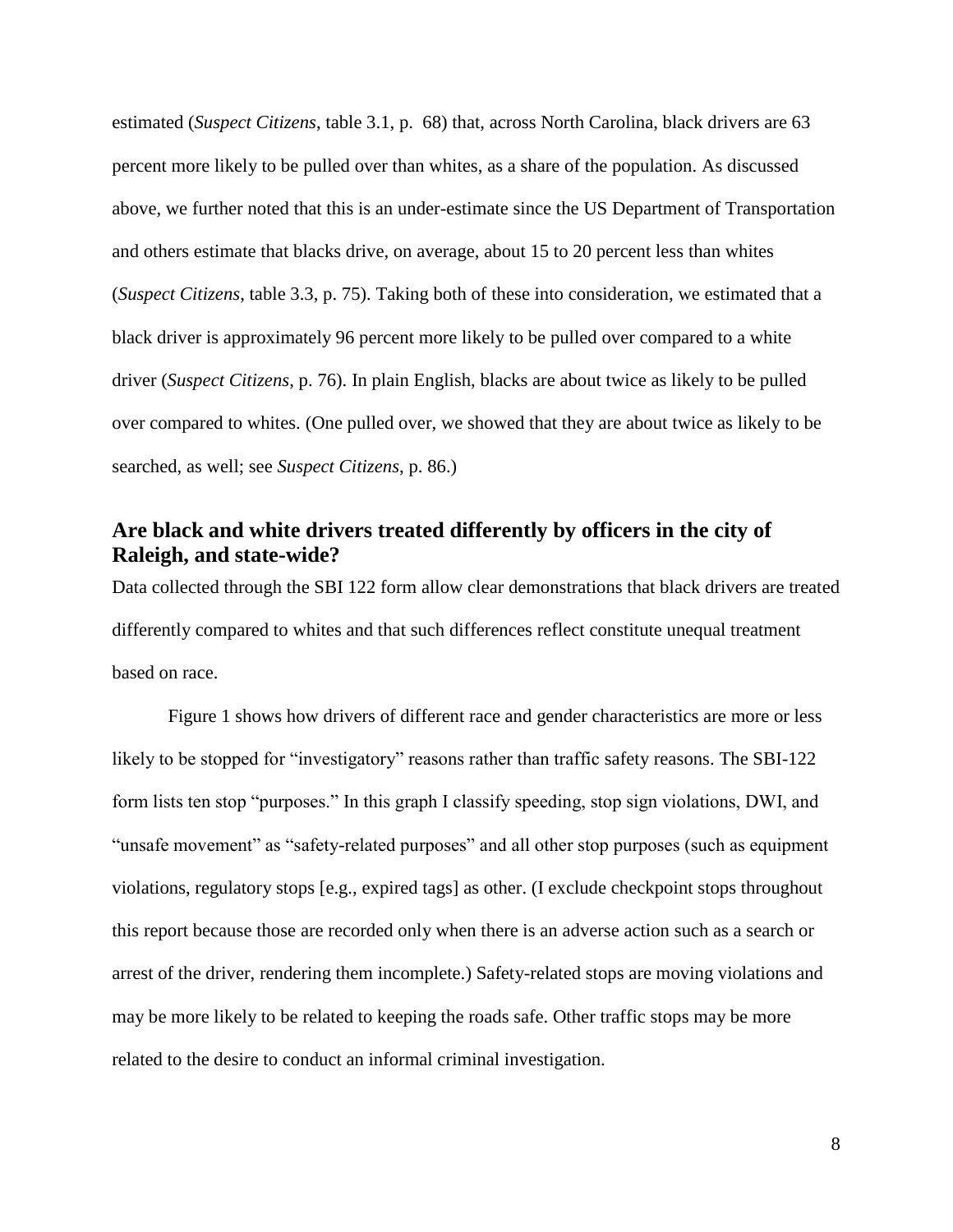Figure 1. Percent of stops for safety-related purposes, by race, gender, and hour of day, Raleigh PD, 2002-2020.



Black drivers, whether male or female, are much more likely to be stopped for reasons other than moving violations, particularly in the evening and at night. White drivers, particularly white women, are much more likely to be stopped for moving violations. The numbers are stark: at any given time of the day (the data combines all stops from 2002 through 2020 based on the time of day), white drivers may be 20 percent higher in their share of safety-related stops than black drivers. At noon, for example, black male drivers show a value of 40 percent safety-related stops but white female drivers show a value around 60 percent.

Figure 2 shows how drivers of different race and gender characteristics represent a different share of overall traffic stops by time of the day.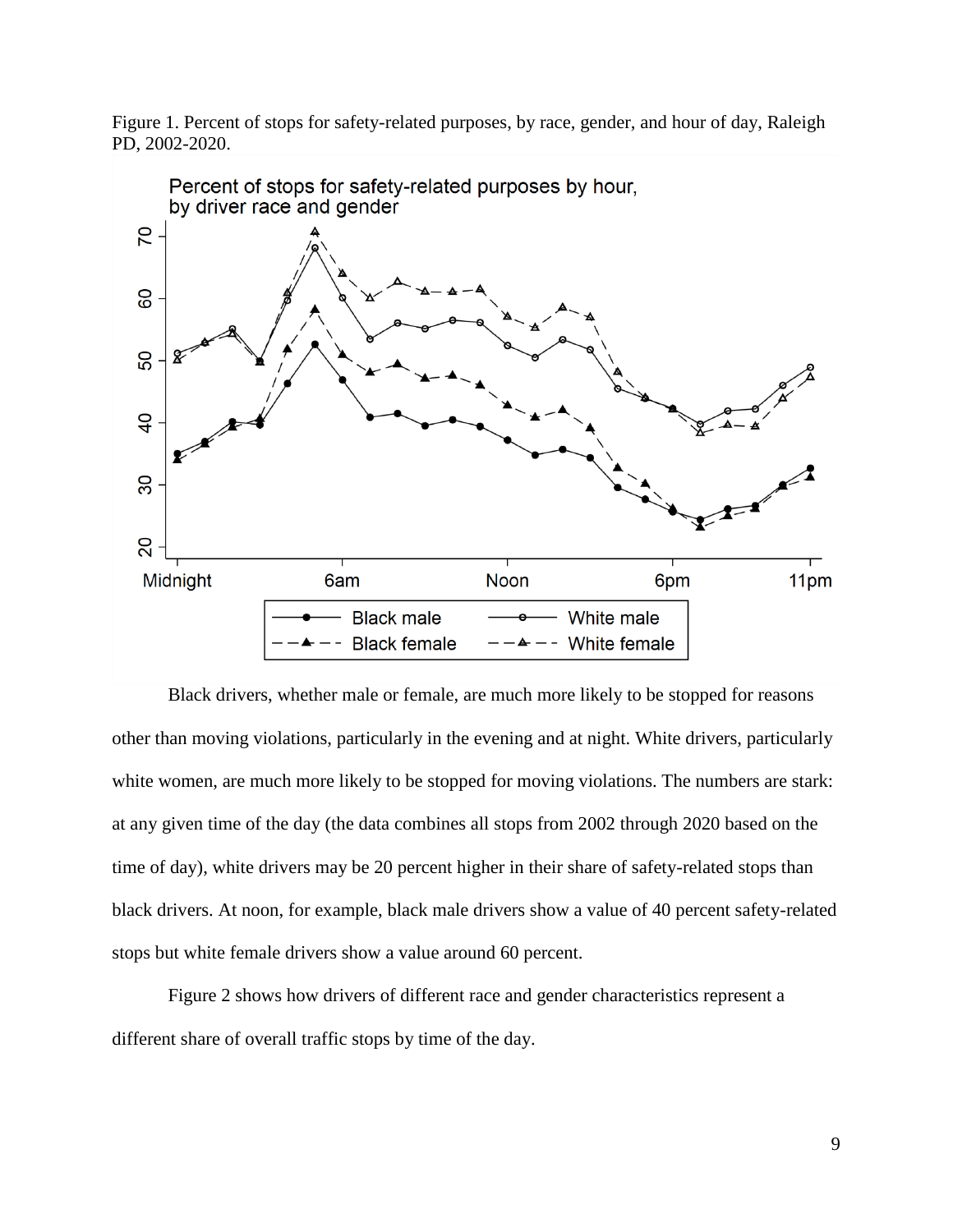

Figure 2. Percent of traffic stops by race, gender, and hour of day, Raleigh PD, 2002-2020.

Black males are more than 35 percent of those pulled over during the period following midnight, but only 20 percent of drivers stopped during the morning daylight hours. White men, by contrast, show a relatively consistent pattern throughout the day. Why would this be? It may be because the traffic stop is a convenient tool for a police officer to conduct an informal criminal investigation. Officers can find a reason to pull over virtually any car, and without unduly prolonging the traffic stop, they may ask questions about the driver's identity and plans. This may involve a request to search the car, or a decision that probable cause of some kind of contraband or criminal activity is apparent.

Figure 3 shows the percent of drivers subjected to a search, and Figure 4 shows the percent of drivers arrested. With the exception of driving while impaired, most traffic or vehicle infractions do not involve an arrest. Rather, arrests come from criminal investigations relating to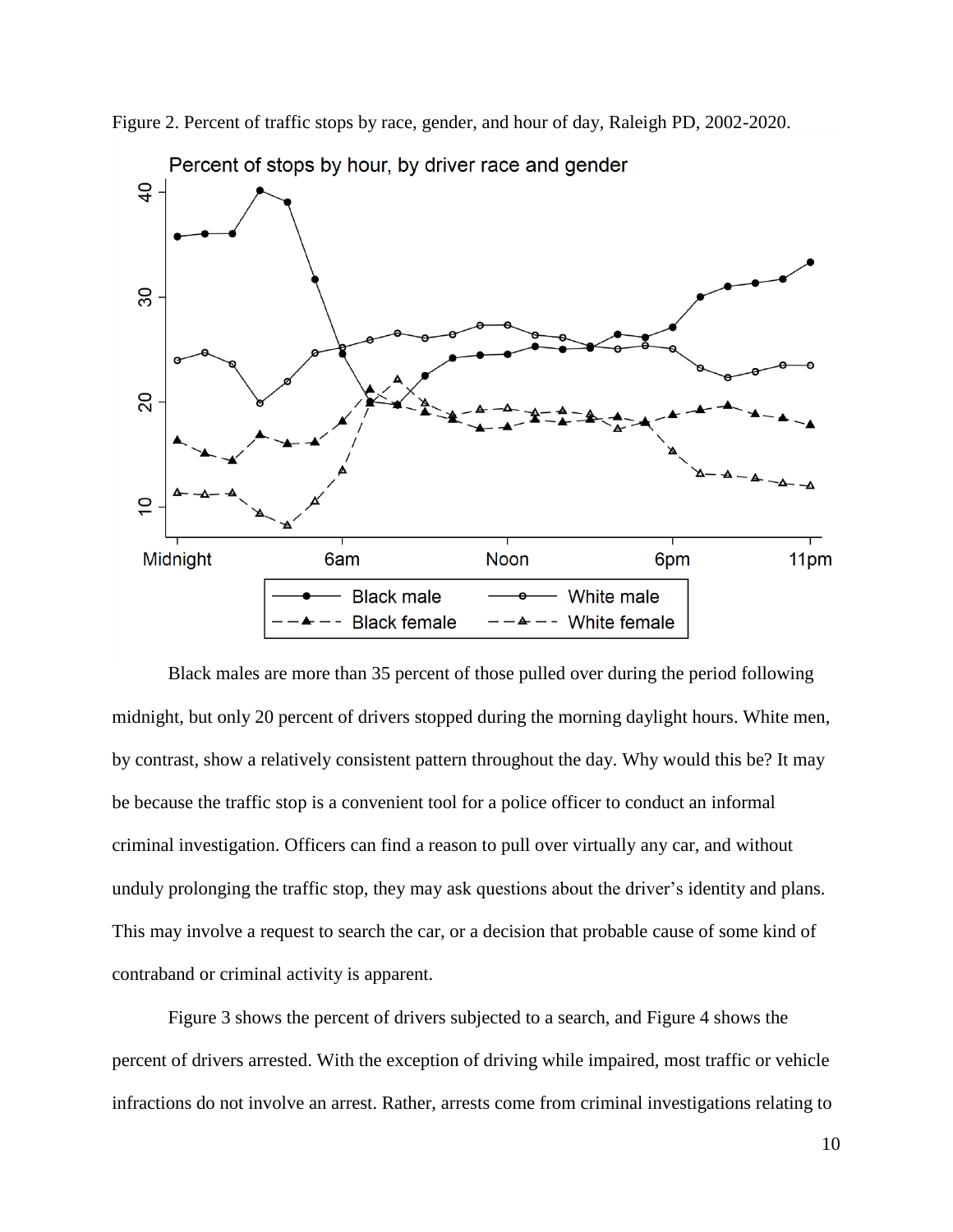the presence of contraband. When traffic stops divert from the purpose of keeping the roads safe from poor driving behaviors and into informal criminal investigations, as they often do, then black drivers, particularly males, are subjected to significantly more scrutiny.

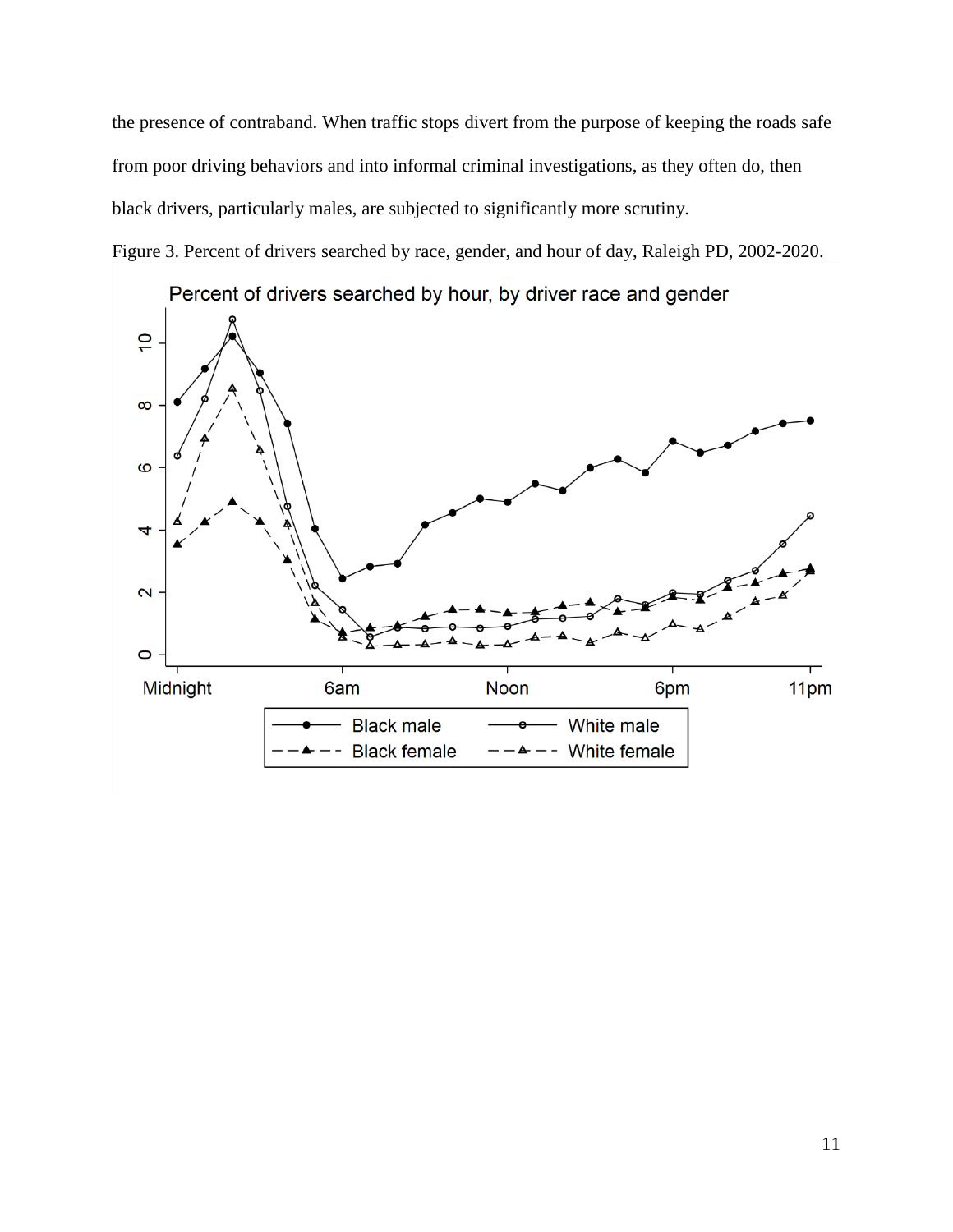

Figure 4. Percent of drivers arrested by race, gender, and hour of day, Raleigh PD, 2002-2020.

Several things are noteworthy with regards to Figures 3 and 4. First, rates are very low; the vast majority of traffic stops involve neither a search nor an arrest, including for black drivers. Second, they vary dramatically by time of day. It appears that the very purpose and function of a traffic stop differs between daylight, evening, and the after-midnight period. And finally, there are strong differences in odds of search and arrest by driver race, with black male drivers being much more likely to see these outcomes.

Finally, we can look at the racial mix of drivers pulled over by each individual police officer on a given force. Figure 5 shows such results for over 1,300 officers in the Raleigh Police Department, all those who reported at least 100 traffic stops during the period of 2002 to 2020. For each officer it reports the percentage of drivers pulled over who were black.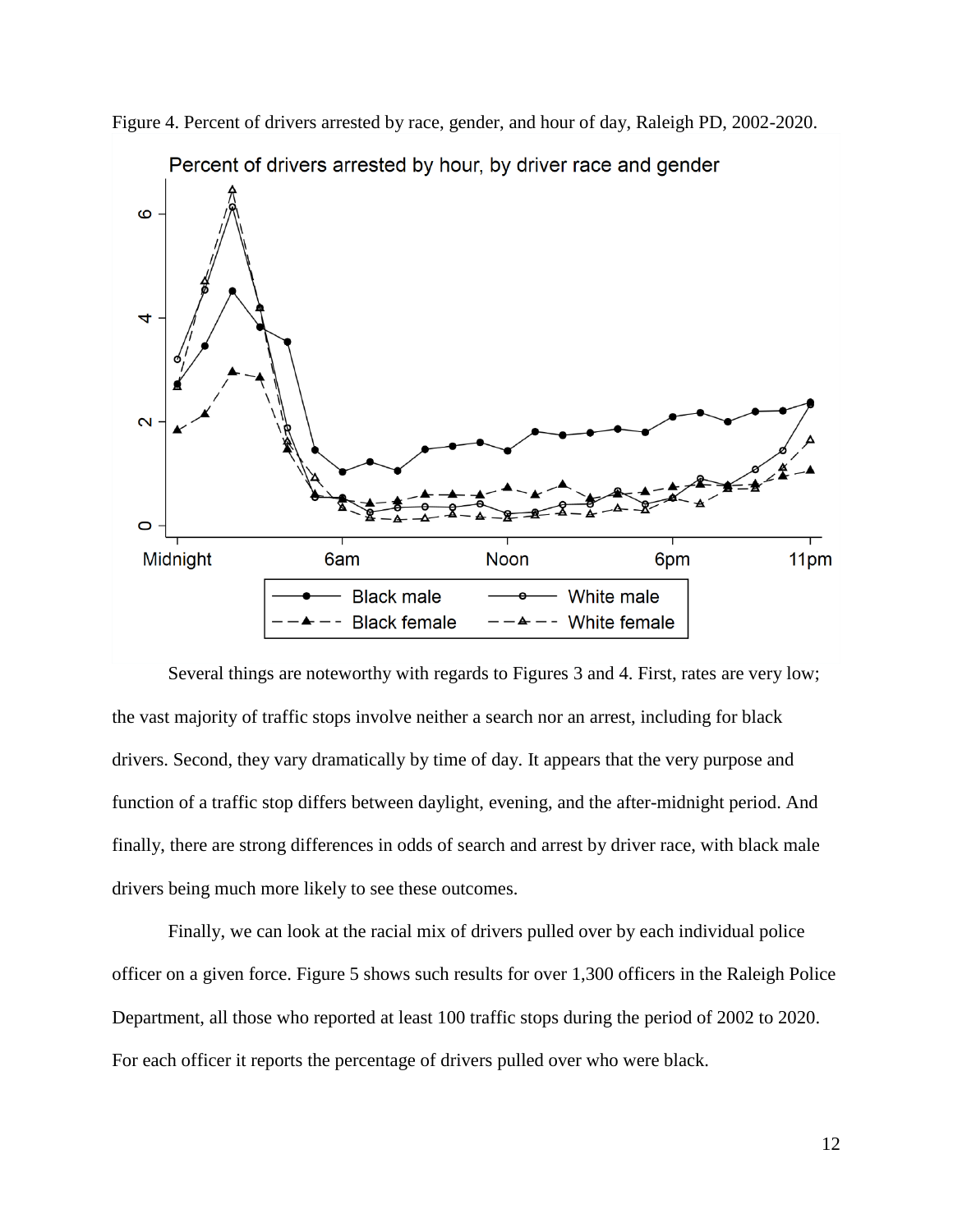

Figure 5. Percent black of drivers pulled over by Raleigh PD officers, 2002-2020.

As indicated by the blue line toward the left of the Figure, the population of Raleigh is approximately 26 percent black. However, just 41 officers, or less than 3 percent of those shown, have a lower share of black drivers. If traffic stops were racially neutral with regards to the local population, half of the officers would be below the population average and half would be above it. Instead, we see that the average officer pulls over 46 black drivers out of 100 traffic stops, nearly twice the population average, as indicated by the red line. A significant share of officers pull over 75 or more black drivers for every 100 traffic stops they make. For any given officer, the further to the right on this graph, the greater the disparity of their stops compared to the population average. Of course, some of this could be explained by the population characteristics of their patrol district, which might not reflect the city-wide average. Still, if the policing practices of the Raleigh PD were neutral with regard to race, we would see a very different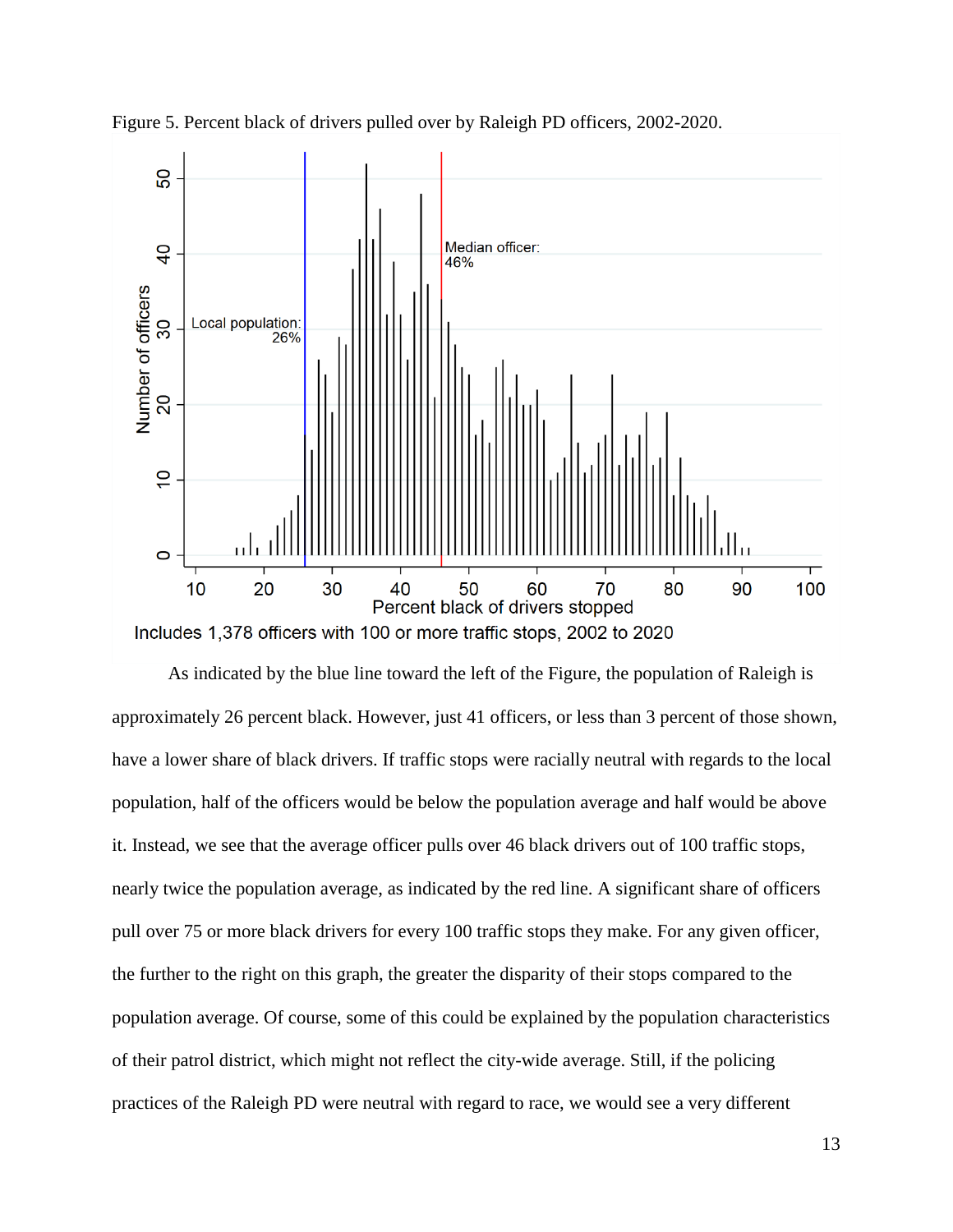distribution. Recall that virtually every driver routinely breaks a traffic law, generally on each trip. Either the Department systematically assigns more officers in areas of Raleigh where more black drivers are on the street, or individual officers are more likely to pull over black drivers than whites for other reasons. In any case, the odds of a black driver being pulled over are much higher than those of a white driver. This is consistent with what we showed state-wide in *Suspect Citizens*.

# **Are there important public safety benefits that might outweigh any evidence of disparate enforcement?**

The policies and practices that lead to patterns such as those laid out in the previous section, which in my experience are typical of police traffic stops statistics across the state and nationwide, are not very effective. From the beginnings of the development of the police strategy of using the traffic and vehicle codes to fight the war on drugs and the war on crime, there has been a clear understanding that it amounts to a "needle in the haystack" strategy. Thousands of motorists would have to be momentarily detained and evaluated, and perhaps searched, in order to find a few who might be involved in transporting narcotics or other contraband, or otherwise involved in criminal behaviors. We wrote this in *Suspect Citizens*:

"When asked about the logic behind the Drug Enforcement Agency's (DEA) Operation Pipeline, a California Highway Patrol sergeant famously explained that, 'It's sheer numbers. Our guys make a lot of stops. You've got to kiss a lot of frogs before you find a prince'" (*Suspect Citizens*, p. 98).

One important question, then, is whether the "numbers game" that the police engage in is a valuable tool to fight crime or, rather, a waste of resources. It is clear from the statistics above that the burden of these policies falls disproportionately on certain segments of the population. Indeed it could be that most middle-class white Americans are unaware of these policies, since such individuals are rarely exposed to them. In minority communities, however, this burden can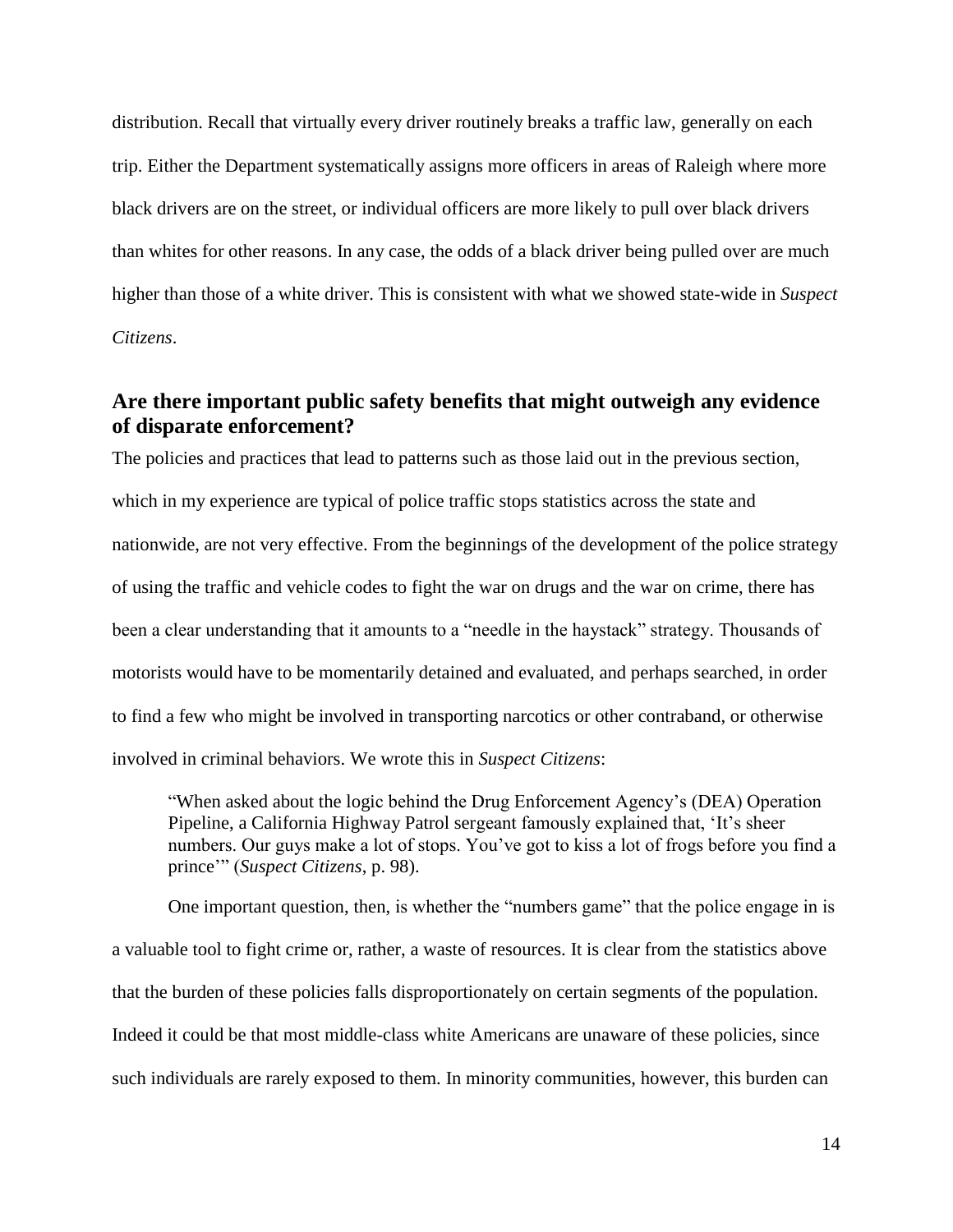weigh heavily, explaining very different attitudes about, and trust in, the police. Table 1 lays out some basic statistics regarding the use of traffic stops as tools in fighting the war on crime. The numbers suggest that traffic stops are a very inefficient mechanism for finding contraband. Therefore, it is a reasonable conclusion that the public-safety or crime-fighting value of these policies in no way outweighs the cost of them in terms of equal enforcement of the law.

Table 1. Summary of outcomes of statewide traffic stops, 2002 to 2020.

| Category                                          | State-wide | Raleigh PD |
|---------------------------------------------------|------------|------------|
| <b>Stops</b>                                      | 24,980,776 | 1,045,289  |
| <b>Traffic Safety Stops</b>                       | 13,365,910 | 451,793    |
| Searches                                          | 763,343    | 37,836     |
| <b>Hits</b>                                       | 280,152    | 7,545      |
| Arrests                                           | 500,040    | 15,467     |
| <b>Arrest From Hit From Search</b>                | 105,784    | 2,628      |
| <b>Consent Searches</b>                           | 346,475    | 9,808      |
| <b>Arrest From Hit From Consent Search</b>        | 20,759     | 248        |
| <b>Probable Cause Searches</b>                    | 264,963    | 15,176     |
| <b>Arrest From Hit From Probable Cause Search</b> | 54,326     | 1,770      |
| <b>Percent Traffic Safety Stops</b>               | 53.50%     | 43.22%     |
| Search Rate Per Stop                              | 3.06%      | 3.62%      |
| <b>Hit Rate Per Search</b>                        | 33.48%     | 19.13%     |
| <b>Arrest Rate Per Hit</b>                        | 38.85%     | 35.03%     |
| Hit-and-Arrest Rate Per Search                    | 13.86%     | 6.95%      |
| Hit-and-Arrest Rate Per Probable Cause Search     | 20.50%     | 11.66%     |
| Hit-and-Arrest Rate Per Consent Search            | 5.99%      | 2.53%      |
| <b>Arrest Rate Per Stop</b>                       | 2.00%      | 1.48%      |
| Hit-and-Arrest Rate Per Stop                      | 0.42%      | 0.25%      |

Source: Summary of Traffic Stops Statistics: Raleigh Police Department. November 6, 2021. http://fbaum.unc.edu/TrafficStops/Reports2021/Baumgartner-TrafficStopsSummary-Raleigh.pdf

During the period of 2002 through 2020, the Raleigh PD has made over 1 million traffic stops. Of these, 451,000 have been safety-related stops and the rest have been non-moving violations such as equipment violations, expired tags, and other stop purposes likely to be associated with informal investigations rather than keeping the roads safe. Searches have followed the traffic stop 3.62 percent of the time. Contraband has been discovered in 19 percent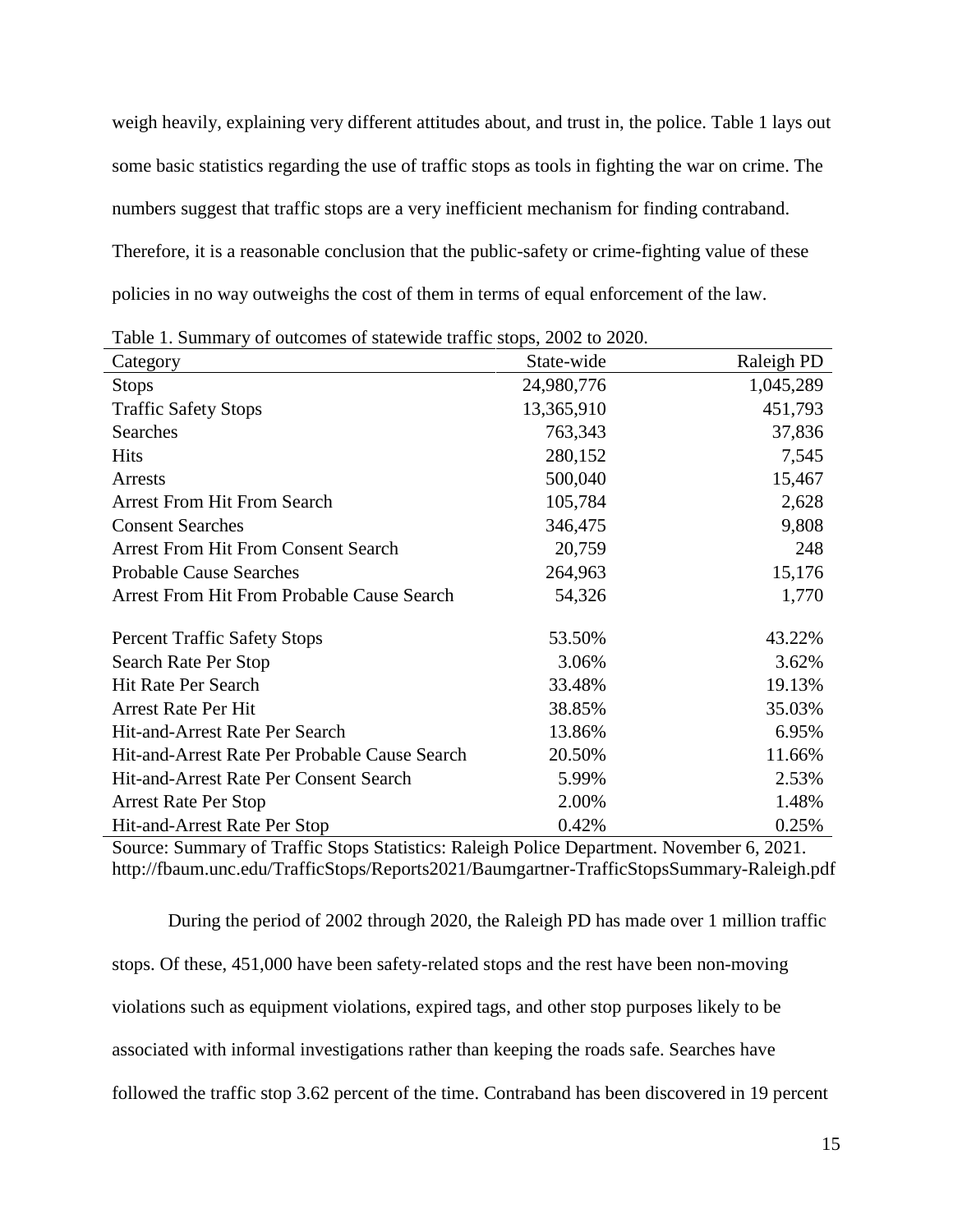of those searches (so over 80 percent of the searches led to no contraband, a very high rate). The driver has been arrested in 35 percent of the occasions when the search led to contraband. This means that, even when an officer discovers contraband following a stop, 65 percent of those drivers are not arrested. This could be because the contraband was very small in amount, because the contraband was not necessarily illegal in itself (e.g., a spoon, a baggie, or something else that could be considered "drug paraphernalia" but which is not otherwise illegal to possess), or it could be for other reasons. In any case, just 35 percent of those found with contraband were arrested, according to the Raleigh PD statistics; this equates to 7 percent of those searched, and 0.25 percent of those pulled over. (These are not dissimilar to the state-wide averages also shown the table, though the Raleigh PD numbers are even lower.)

When we combine all of these statistics into final outcomes, and whether we look at consent searches, probable cause searches, or all searches and contraband hits combined, we see that vast numbers of Raleigh and North Carolina drivers, are subjected to searches that do not lead to arrest. For the Raleigh PD, just 0.25 percent of traffic stops lead to an arrest following the discovery of contraband in a search. Overall, following more than 1 million traffic stops and almost 38,000 searches, we see a net total of just 2,628 arrests following the discovery of contraband. That means that more than 35,000 individuals were subjected to "fruitless search." Fewer than seven percent of searches conducted by the Raleigh PD, and less than 14 percent state-wide, led to arrest-worthy contraband hits. In other words, 93 percent of searches were fruitless.

If we look at the numbers of individuals subjected to search following a traffic stop, statewide or by the Raleigh PD, we find that the vast majority of the searches were "fruitless" in the sense that they did not lead to the arrest of the driver. Statewide, the summary table above shows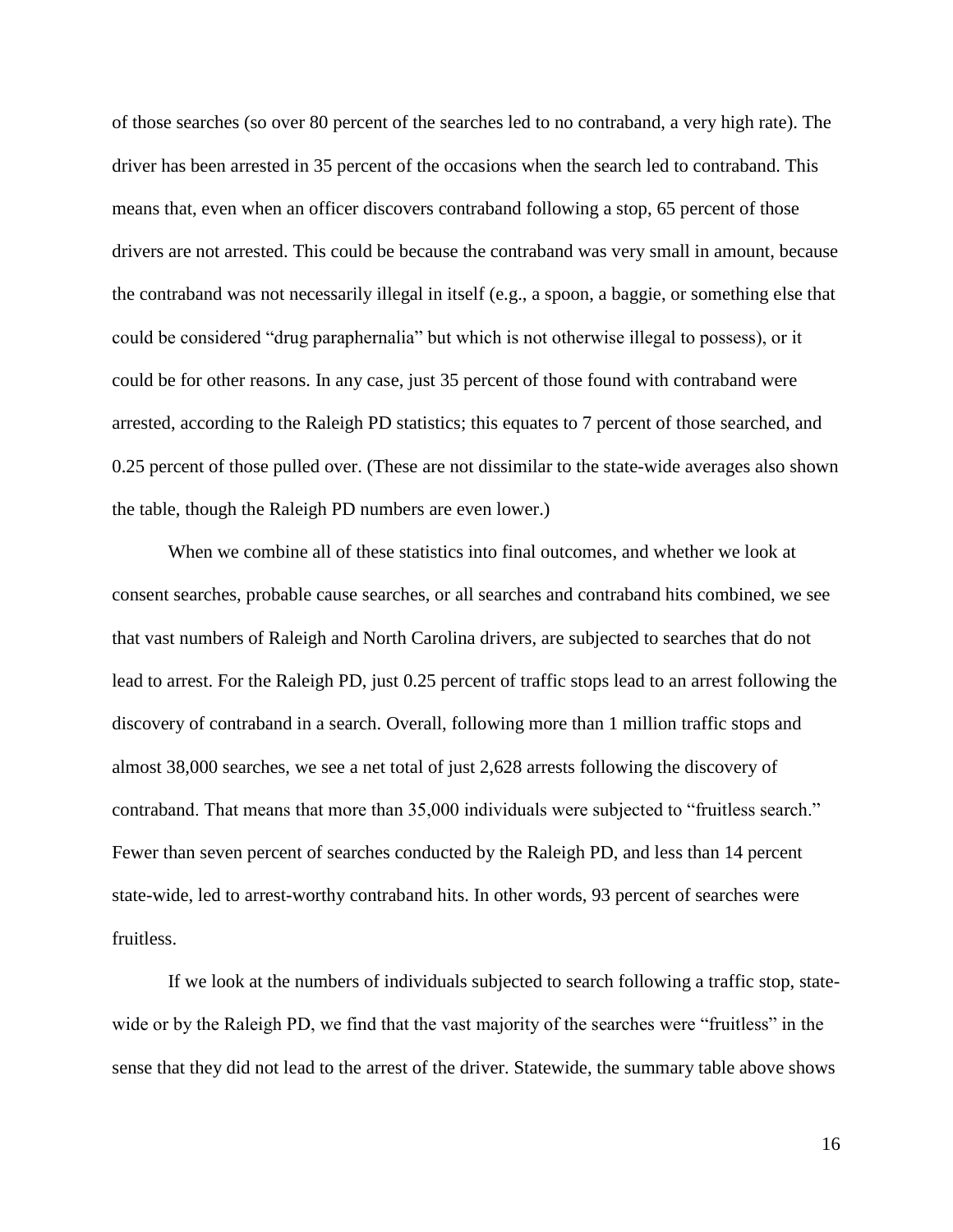that over 760,000 searches were conducted, but 105,784 arrests were made following the discovery of contraband in such a search. Subtracting one number from the other leads to the conclusion that more than 600,000 people have been subjected to search following a traffic stop, state-wide, that proved to be exonerating rather than incriminating, in the eyes of the officer who conducted the search. That is, if the officer had determined there was cause for arrest following the search, then an arrest would have followed. The fact that 600,000 individuals have been subjected to such fruitless searches should be cause for concern. In Raleigh alone, the number is 37,836 searches minus 2,628 that led to contraband and arrest, leaving 35,208 individuals searched fruitlessly. Of course, legal cases and court appearances would rarely follow these fruitless searches since the individual would not have been arrested. But our courts should bear in mind that for every one person arrested following a contraband hit in a search in the context of a traffic stop, many more individuals are subjected to a fruitless search.

Traffic stops are frustrating and can be dangerous. Searches following from traffic stops can be humiliating, time-consuming, and they can have collateral consequences. Certainly, the experience of having one's car searched indicates to the driver that they are the object of suspicion from the officer. The fact that more than 90 percent of the searches conducted by the Raleigh PD, and 85 percent of the searches conducted state-wide, do not lead to the arrest of the driver following the discovery of contraband is a clear indication of a wasteful practice. Nationwide, wide-spread police practices involve taking advantage of the fact that virtually every driver is breaking some element of the extensive traffic or vehicle codes in order to conduct an informal criminal investigation. Because these practices are rarely targeted on white middle class individuals, many may be unaware that they are even happening. Because judges typically review only the cases, that lead to the arrest of the individual in question, they may be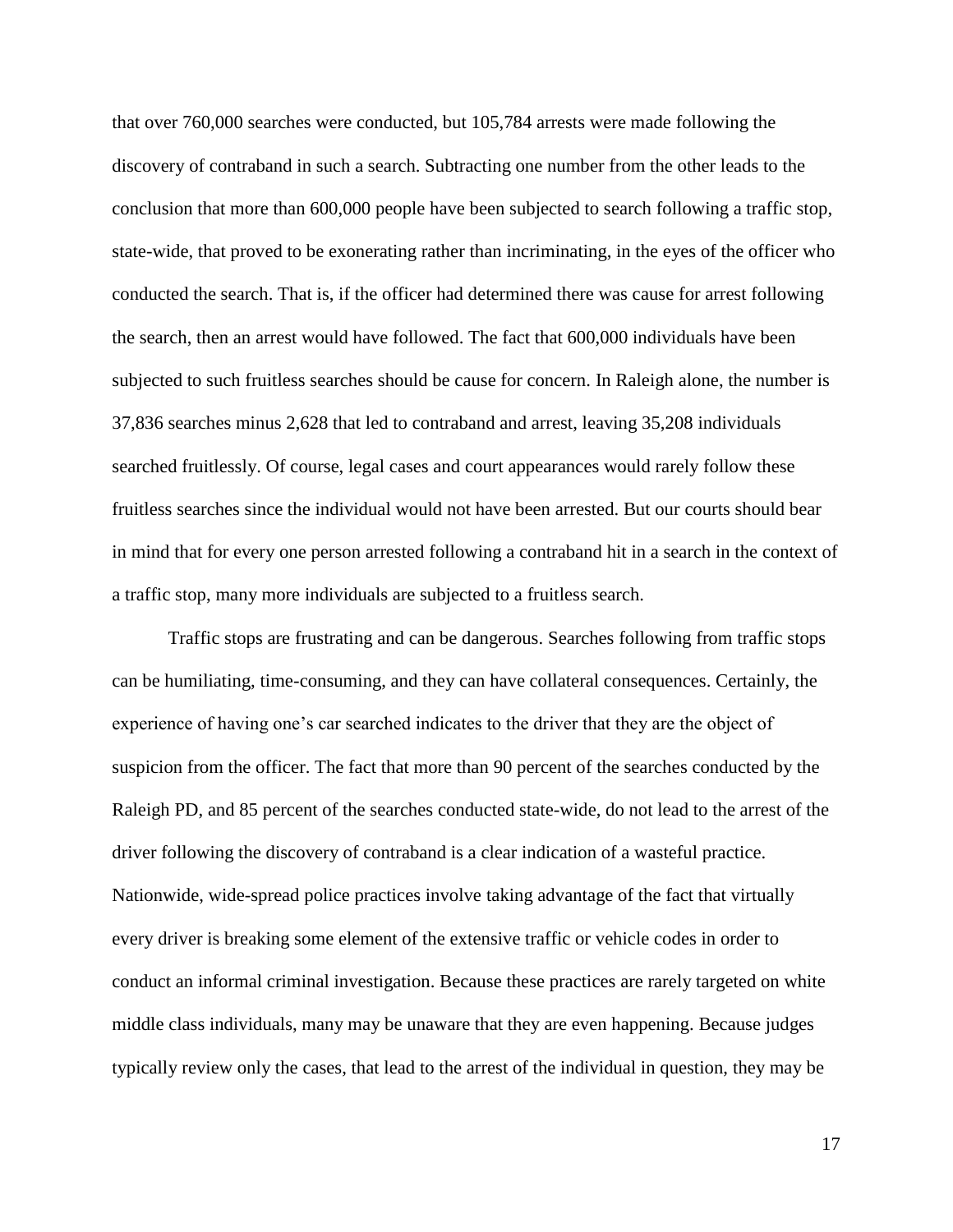collectively unaware of the thousands of individuals annually are subjected to demonstrations that the police view them with suspicion, only to be released with no action. These police practices are less effective than many would like to assume, and in fact the statistics I have reviewed here show that they are very inefficient. They create a great burden on communities of color and they generate very little public safety value. For every individual who is arrested following a contraband hit in a traffic stop, there are approximately nine individuals who were subjected to a fruitless, but perhaps humiliating and costly, search, and perhaps 50 to 100 who were subjected to a traffic stop.

# **What was the intent of the legislature in mandating that police agencies collect traffic stop statistics, and did the legislature mandate a particular benchmark?**

We reviewed the passage of the law mandating collection of traffic stops statistics in *Suspect Citizens* (chapter 2). Very briefly, the legislature was concerned about the possibility that allegations of "driving while black" were indeed true. The motivation was to gather the data that would allow this allegation to be refuted, or indeed validated. If validated, then the expectation was that police agencies would take actions to correct whatever problems might be revealed by the data. The legislature did not mandate the collection of any "benchmarking" statistics, and it did not mandate that the precise location of the stop, or even the street address, be recorded. It seems reasonable to assume that the drafters of the legislation, the first of its kind to apply statewide in the country, expected that the patterns revealed by the data collection would suffice to assess whether there were patterns of unequal enforcement of the traffic laws.

## **Conclusion**

The traffic stop data in North Carolina speak very loudly. Black drivers are about twice as likely as whites to be pulled over, and once pulled over about twice as likely to be subjected to search.